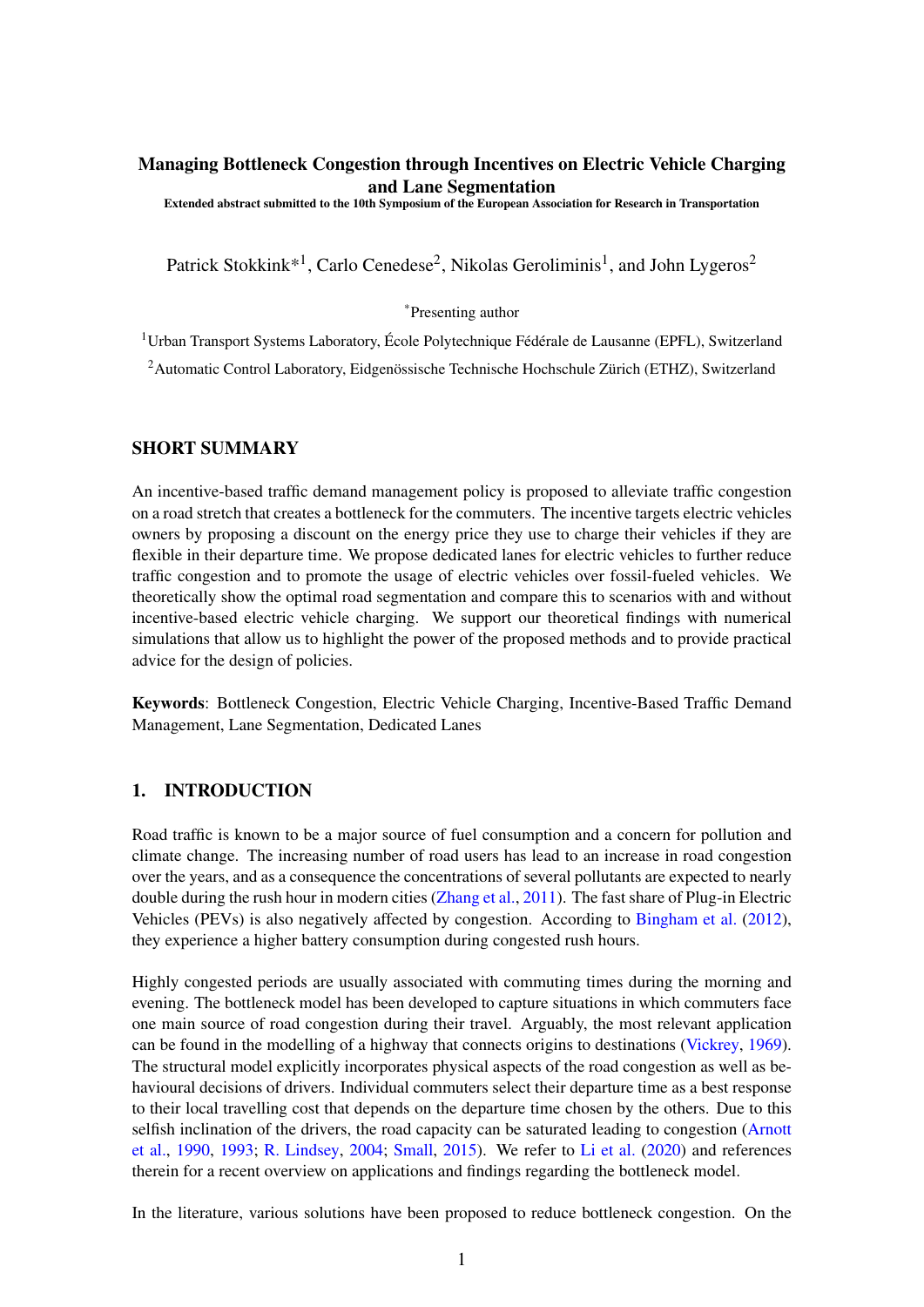one hand, there are policies that enforce a price on the use of the bottleneck segment, e.g., tolling [\(Van den Berg & Verhoef,](#page-8-5) [2011;](#page-8-5) [C. R. Lindsey et al.,](#page-8-6) [2012\)](#page-8-6). Such policies are known as *hard policies* as the users are forced to comply. On the other hand, there are *soft policies*, also known as Incentive Based Traffic Demand Management (IBTDM), where commuters are rewarded if they enter the bottleneck outside the peak of congestion [\(Sun et al.,](#page-8-7) [2020\)](#page-8-7). Whereas policies such as tolling have been extensively studied, positive incentives have received considerably less attention, despite the fact that they can have higher acceptability from the commuters and improve fairness.

We build on the work of [Cenedese et al.](#page-8-8) [\(2021\)](#page-8-8), who propose an incentive-based electric vehicle charging policy. This work show that a dynamically discounted energy price is an effective policy to decrease congestion during rush hours if the full population drives electric. We extend to more realistic settings where a part of the population drives electric vehicles and another part drives fossil-fueled vehicles. We study the effect of road segmentation, where separate lanes are dedicated to electric vehicles. A road segmentation policy where certain types of vehicles are prioritized has been applied to High Occupancy Vehicle (HOV) lanes [\(Cassidy et al.,](#page-7-3) [2010;](#page-7-3) [Lamotte et al.,](#page-8-9) [2021\)](#page-8-9), High Occupancy/Toll (HOT) lanes [\(Lou et al.,](#page-8-10) [2011\)](#page-8-10) and lanes dedicated to connected vehicles [\(Xiao et al.,](#page-8-11) [2019\)](#page-8-11), but to the best of the authors knowledge has not been previously applied to PEVs.

### 2. METHODOLOGY

#### *Classical Bottleneck Model*

We briefly review the classical bottleneck model that is the foundation of our analysis. The dis-cussion follows [Arnott et al.](#page-7-4) [\(1987\)](#page-7-4). The model comprises  $N \in \mathcal{N}$  commuters (or agents) who travel from their origin, e.g., home, to their destination, e.g., work. During their trip, they pass through a single bottleneck, that is assumed to be the only potential source of congestion they may encounter. The capacity of the road at the bottleneck is assumed to be constant and equal to  $s > 0$ vehicles per time instant. If the departure rate  $r(t): \mathbb{R}_+ \to \mathbb{R}_+$  at which the vehicles enter the bottleneck is greater than *s*, for some time instant *t*, then a queue  $O(t): \mathbb{R}_+ \to \mathbb{R}_+$  is created. The queue dynamics read

$$
Q(t) = \int_{\hat{t}}^{t} r(\tau) d\tau - s(t - \hat{t}),
$$
\n(1)

where  $\hat{t} < t$  is the last moment at which there was no congestion, i.e.,  $O(\hat{t}) = 0$ . The vehicles leave the queue according to a First-In-First-Out (FIFO) principle. For each agent  $i \in \{1, ..., N\} = \mathcal{N}$ arriving at the bottleneck at time *t*, the complete travel time experienced is

$$
T_i(t) = T_i^{\text{f}} + T^{\text{v}}(t),\tag{2}
$$

where  $T_i^f \geq 0$  denotes the fixed time it takes agent *i* to commute in the absence of traffic congestion. The time  $T_i^f$  can differ between agents, but does not play a role in the agents' decision-making process, so without loss of generality we assume that  $T_i^f = 0$  for all  $i \in \mathcal{N}$ , as done in [Arnott et al.](#page-7-4) [\(1987\)](#page-7-4).  $T^{\nu}(t) \ge 0$  is the additional time spent due to the traffic congestion. Clearly,  $T^{\nu}(t) > 0$  if and only if  $Q(t) > 0$  and depends only on the time at which the vehicles enter the bottleneck. The waiting time at the bottleneck is

$$
T^{\mathrm{v}}(t) = \frac{\mathcal{Q}(t)}{s}.\tag{3}
$$

Therefore, if we denote by  $t^*$  the common desired arrival time of the commuter, as in [Arnott et al.](#page-7-4) [\(1987\)](#page-7-4), the time  $0 \le t' \le t^* \le N/s$  at which it has to enter the bottleneck to reach its destination at *t* ∗ is

$$
t' + T^{\nu}(t') = t^*.
$$
 (4)

The agents are assumed to be perfectly rational, that is, they select the *t* that minimises their own "cost". The cost of an agent is associated to the discomfort experienced by choosing a particular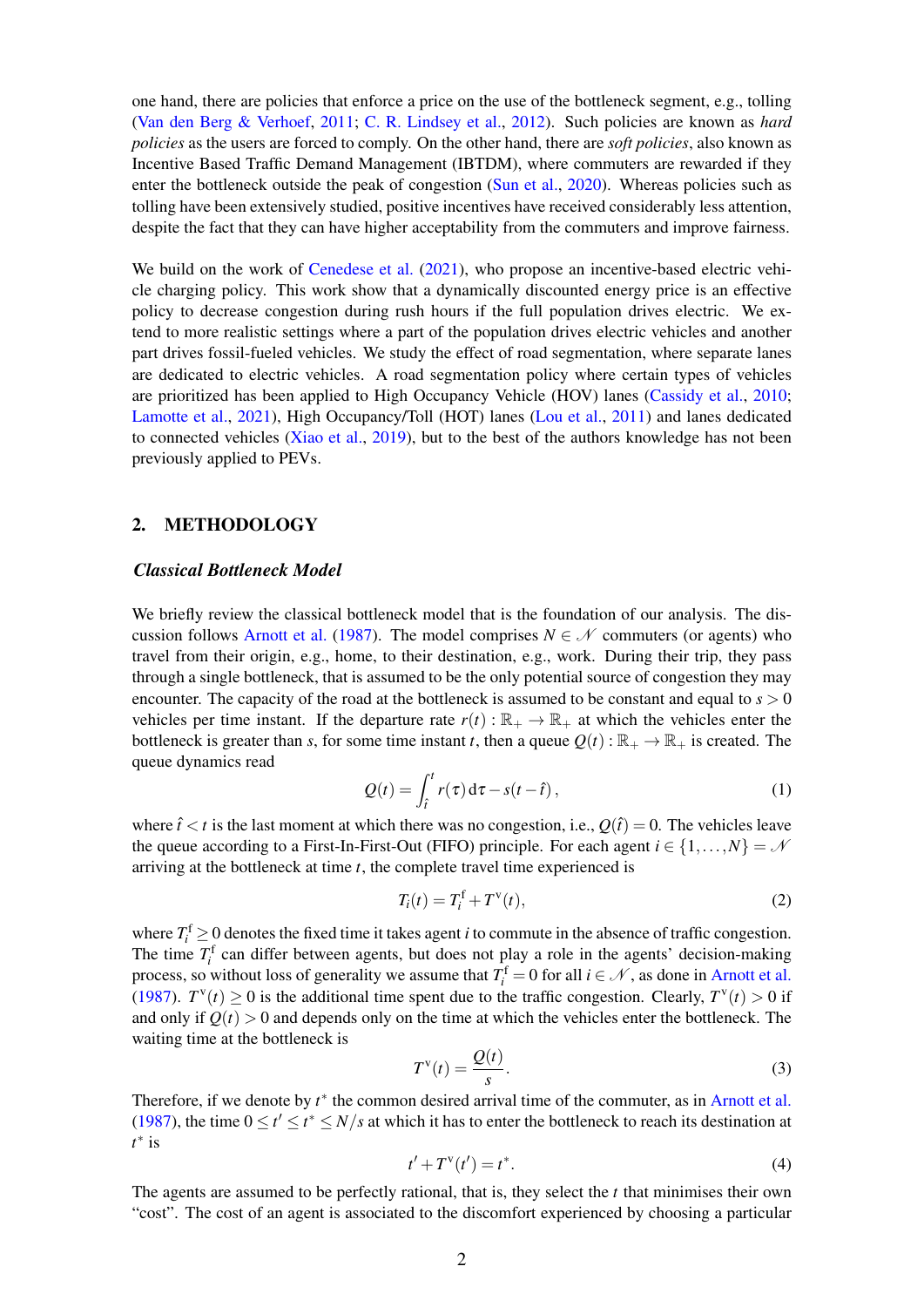departure time. If a commuter leaves at  $t < t'$  or  $t > t'$ , then it will arrive early or late, respectively. The cost per unit of time of arriving early is  $\beta > 0$ , that of being late is  $\gamma > 0$ , while time spent in congestion is penalized by  $\alpha > 0$  [\(Vickrey,](#page-8-1) [1969;](#page-8-1) [Arnott et al.,](#page-7-4) [1987\)](#page-7-4). As shown in [Arnott et](#page-7-4) [al.](#page-7-4) [\(1987\)](#page-7-4); [van den Berg & Verhoef](#page-8-12) [\(2011\)](#page-8-12), one should select  $\beta < \alpha < \gamma$  to avoid unnatural user behaviour. In equilibrium, the generalized cost of every individual, which we denote by  $\phi_N$ , is

$$
\phi_N = \beta t^* = \beta \frac{\gamma N}{s(\beta + \gamma)}.
$$
\n(5)

### *Incentive-Based Electric Vehicle Charging*

[Cenedese et al.](#page-8-8) [\(2021\)](#page-8-8) extend the classical bottleneck model by considering the presence of PEVs that receive an incentive if they do not travel during congested periods. The incentive is a discount  $p(t): \mathbb{R}_+ \to \mathbb{R}_+$  over the price of the electricity purchased by the owner. Here,  $p(t)$  depends on the time at which the PEV enters the bottleneck, rather than the time at which it starts charging. We assume that each PEV must charge for  $\bar{\delta} > 0$  time instants before entering the bottleneck. They can choose to charge at home, at a fixed energy price  $\bar{p}$ , or, at one of the charging stations that take part in the policy at a variable energy price  $\bar{p} - p(t)$ . The charging station can be located anywhere along the path that the commuter takes to reach the bottleneck. This addition endows the PEV commuting with an additional degree of freedom. In fact, they now have two decision variables: 1) the time at which they enter the bottleneck  $t$ , 2) the time spent at the charging station  $\delta \in [0,\bar{\delta}].$ 

Following from the results of [Sun et al.](#page-8-7) [\(2020\)](#page-8-7) and [Cenedese et al.](#page-8-8) [\(2021\)](#page-8-8), when a total budget of *M* is available for incentives and these incentives are distributed in order to minimize congestion, the generalized costs of electric vehicles  $(\phi_E)$  is given as follows, where  $t^l$  is the time at which congestion starts

$$
\phi_E = \beta(t^* - t^l) = \beta \left[ \frac{\gamma N}{s(\beta + \gamma)} - \sqrt{\frac{2\gamma M}{s\beta(\beta + \gamma)}} \right].
$$
\n(6)

#### *Dedicated Lanes for Electric Vehicles*

When the population of road users is a mixed set of electric and non-electric vehicles, the generalized cost functions  $\phi_N$  and  $\phi_E$  can differ across the population, as only a part of the population can benefit from the incentives on electricity charging. In the absence of dedicated lanes, this can be modelled through a penetration rate for which the reader is referred to [Sun et al.](#page-8-7) [\(2020\)](#page-8-7).

In this work, we assume the road can be segmented in two types of lanes. General use lanes (denoted with subscript *R*) which can be used by any vehicle and lanes that are solely devoted to electric vehicles, referred to as dedicated or electric lanes (denoted with subscript *E*). Although PEVs have full freedom in choosing the lane and whether to charge or not, the charging incentives are only available for vehicles travelling on the dedicated lanes. The total number of regular (non-electric) and electric vehicles is equal to  $\hat{N}_R$  and  $\hat{N}_E$  respectively. The number of vehicles on general use or electric lanes is denoted by  $N_R$  and  $N_E$  respectively, for which it holds that  $N_R + N_E = \hat{N}_R + \hat{N}_E$ ,  $N_R \ge \hat{N}_R$  and  $N_E \le \hat{N}_E$ . The total road capacity (i.e. number of lanes) is equal to *s* and the capacity attributed to general use and electric lanes is denoted by  $s_R$  and  $s_E$  respectively. We aim to determine the optimal distribution of capacity among the two types of lanes. We note that this can be reduced to a single decision variable  $s_E$ , as the value for  $s_R = s - s_E$ . A graphical representation is given in Figure [1,](#page-3-0) where red cars are non-electric vehicles, blue cars are electric vehicles and a yellow charging symbol signals that an electric vehicle has used the charging station and received an incentive.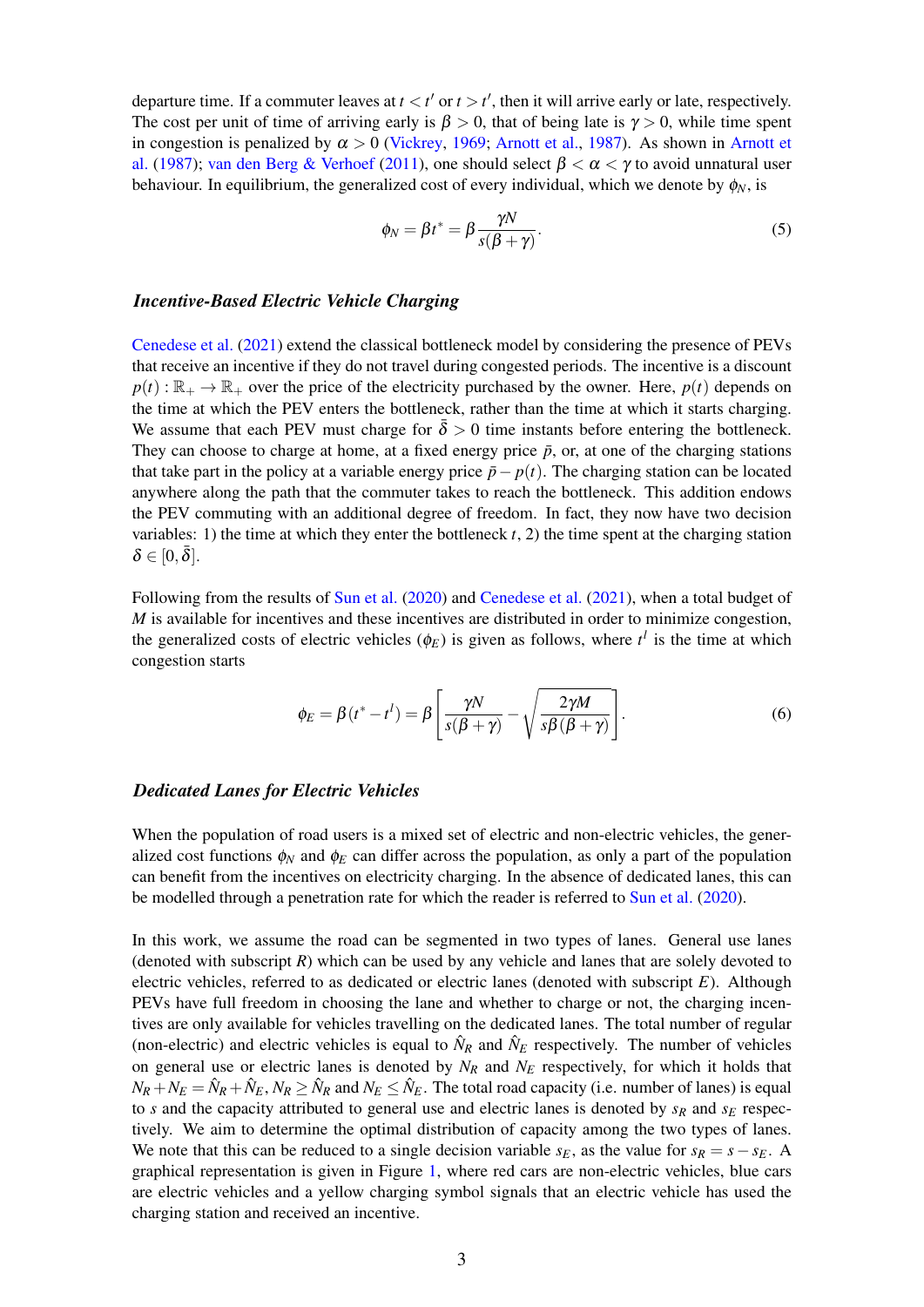<span id="page-3-0"></span>

Figure 1: Graphical representation of lane segmentation with a charging station with  $N_R = 8$ ,  $N_E = 5$  ,  $\hat{N}_R = 6$  (red) and  $\hat{N}_E = 7$  (blue)

As defined before,  $\phi_R$  is the generalized cost of an individual travelling on a general use lane and  $\phi_E$  is the generalized cost of an individual travelling on the dedicated lanes.

<span id="page-3-1"></span>
$$
\phi_R = \beta t^* \qquad \qquad = \beta \frac{\gamma N_R}{s_R(\beta + \gamma)} = \beta \frac{\gamma N_R}{(s - s_E)(\beta + \gamma)}.
$$
\n(7)

$$
\phi_E = \beta(t^* - t^l) \qquad \qquad = \beta \left[ \frac{\gamma N_E}{s_E(\beta + \gamma)} - \sqrt{\frac{2\gamma M}{s_E \beta(\beta + \gamma)}} \right]. \tag{8}
$$

Due to the free choice of PEVs for either of the two lanes, it follows that in equilibrium  $\phi_E \leq \phi_R$ . Intuitively, an electric vehicle will always choose the lane with the lowest cost. A regular vehicle, however, always has to take the general use lane. In equilibrium, the number of vehicles on the electric lane are defined as follows, which can be obtained by equating Equation [\(7\)](#page-3-1) and [\(8\)](#page-3-2).

<span id="page-3-2"></span>
$$
N_E = \begin{cases} \hat{N}_E & \text{if } \phi_E < \phi_R, \\ \min(\hat{N}_E, \frac{s_E}{s} N + \frac{s - s_E}{s} \sqrt{\frac{2M(\beta + \gamma)s_E}{\beta \gamma}} & \text{if } \phi_E = \phi_R. \end{cases}
$$
(9)

If in equilibrium the generalized cost on an electric lane is lower than the cost on a general use lane, this implies that all PEVs will be on the dedicated lanes to minimize their costs. If they are equal, PEVs can be distributed over the two lanes. The number of PEVs that make use of the charging station and the corresponding incentives is an optimal decision for every individual given the number of vehicles, the budget *M* and the maximum charging time  $\delta$ . For this, the reader is referred to [Cenedese et al.](#page-8-8) [\(2021\)](#page-8-8).

The number of lanes is determined in such a way that it minimizes the cost experienced by the total number of road users. The cost function reads

<span id="page-3-6"></span><span id="page-3-5"></span>
$$
TC = N_R \phi_R + N_E \phi_E. \tag{10}
$$

Without incentives, that is, for a budget  $M = 0$ , it is clear that  $\phi_R(N_r, s_R) = \phi_E(N_E, s_e)$ , following from Equations [\(7\)](#page-3-1) and [\(8\)](#page-3-2). In this case, as PEVs can use both roads, the optimal number of roads dedicated to PEVs is between between 0 and  $s \frac{\hat{N}_E}{\hat{N}_E + \hat{N}_R}$ . This is formalized in Theorem [1,](#page-3-3) which is presented without a proof, given the space limitation.

<span id="page-3-3"></span>**Theorem 1.** Without incentives (i.e. for a budget  $M = 0$ ), the optimal road capacity  $s_E^* \in [0, s \frac{\hat{N}_E}{\hat{N}_E + \hat{N}_R}]$ .

For a budget  $0 \lt M \ll \infty$ , incentives are offered to either all or a selection of PEVs on the dedicated lanes, reducing their generalized costs. Lemma [1](#page-3-4) describes two important properties of the relation between road capacity and the number of vehicles on each lane, when the budget is non-zero.

<span id="page-3-4"></span>**Lemma 1.** For a budget  $0 < M < \infty$ ,

- *1. N<sub>E</sub> is non-decreasing in s<sub>E</sub>, i.e.*  $\frac{\partial N_E}{\partial s_E} \geq 0$ .
- 2. *Given the optimal road capacity*  $s_E^*$ ,  $N_E = \hat{N}_E$  and  $N_R = \hat{N}_R$ .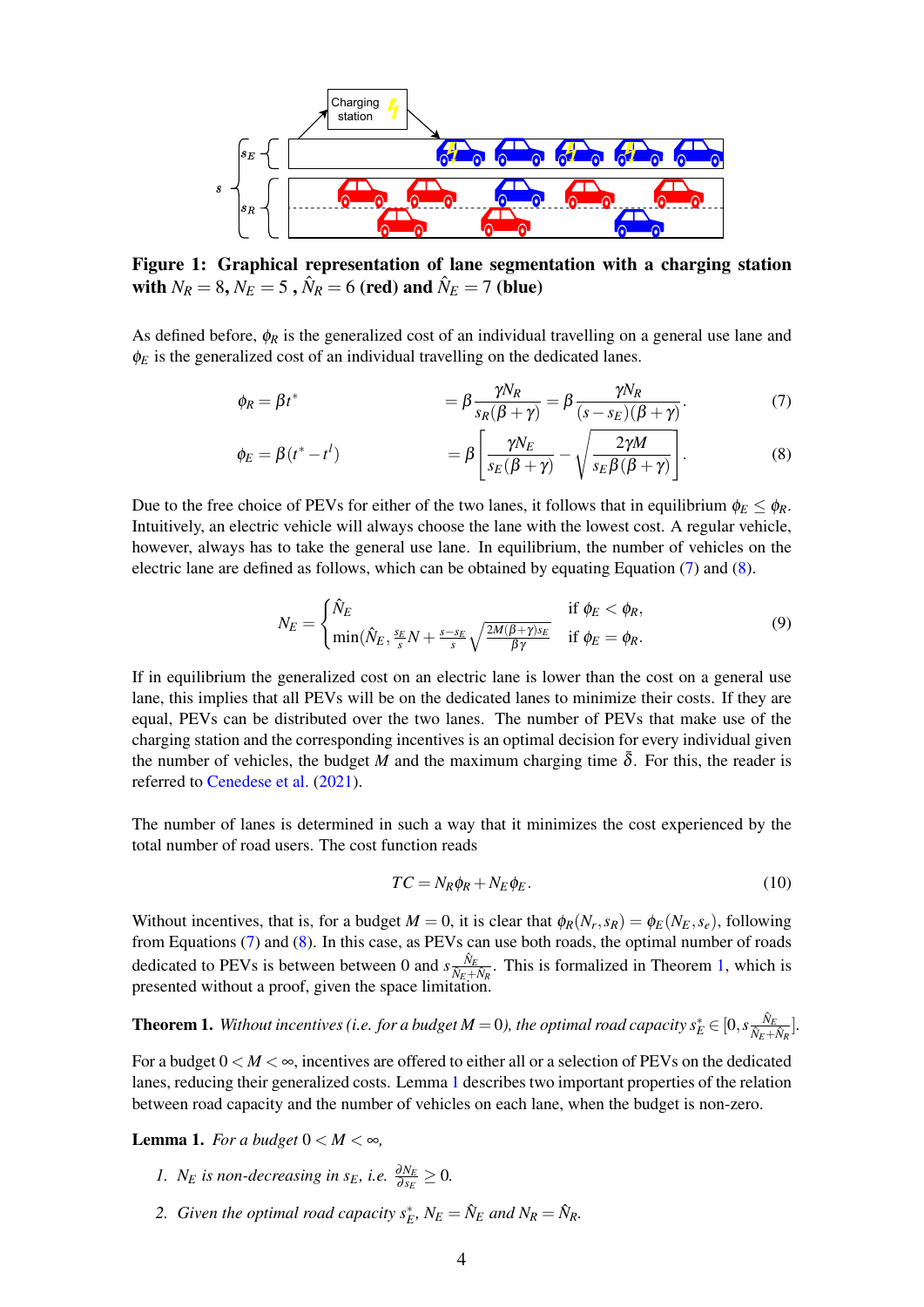*Proof.* To prove that  $N_E$  is non-decreasing in  $s_E$ , we consider the two cases  $N_E = \hat{N}_E$  and  $N_E < \hat{N}_E$ separately. For the case where  $N_E = \hat{N}_E$ , further increasing  $s_E$  would never increase the generalized costs  $\phi_E$  as this lane type has reached its maximum number of users. Increasing the capacity would only reduce  $\phi_E$ , making the dedicated lanes more attractive, which implies that  $N_E$  remains equal to  $\hat{N}_E$ . For the case where  $N_E < \hat{N}_E$  we observe through Equation [\(9\)](#page-3-5) that this implies  $\phi_E = \phi_R$  and  $N_e = \frac{s_E}{s}N + \frac{s - s_E}{s}$  $\sqrt{\frac{2M(\beta+\gamma)s_E}{\beta\gamma}}$ . The derivative of  $N_E$  is defined for all non-negative road capacities *s<sup>E</sup>* and is

$$
\frac{\partial N_E}{\partial s_E} = \frac{N}{s} + \frac{s - 3s_E}{2s\sqrt{s_E}} \sqrt{\frac{2M(\beta + \gamma)}{\beta \gamma}}.
$$
\n(11)

Using that  $N_E \ge \sqrt{\frac{2M(\beta + \gamma)s_E}{\beta\gamma}}$  (following indirectly from Equation [\(9\)](#page-3-5)),  $s_E \le s$  and  $N_e \le N$ , we can rewrite this to obtain  $\frac{\partial N_E}{\partial s_E} \geq 0$ . This concludes the first part of the lemma.

For the second part of the lemma, we assume by contradiction that  $N_E < \hat N_E$  under the optimal road capacity *s*<sub>E</sub>. As stated earlier in this proof, this implies  $\phi_E = \phi_R$  and  $N_e = \frac{s_E}{s}N + \frac{s - s_E}{s}$  $\sqrt{\frac{2M(\beta+\gamma)s_E}{\beta\gamma}}$ . We derive the derivatives of the generalized costs, which are identical given that  $\phi_E = \phi_R$ ,

$$
\frac{\partial \phi_R}{\partial s_E} = -\frac{\beta \gamma}{2s(\beta + \gamma)} \frac{x}{\sqrt{s_E}} < 0,\tag{12}
$$

$$
\frac{\partial \phi_E}{\partial s_E} = -\frac{\beta \gamma}{2s(\beta + \gamma)} \frac{x}{\sqrt{s_E}} < 0,\tag{13}
$$

where  $x = \sqrt{\frac{2M(\beta+\gamma)}{\beta\gamma}}$ . As both derivatives are strictly negative, both  $\phi_R$  and  $\phi_E$  are decreasing in *sE*. Thereby, *N<sup>E</sup>* is increasing in *s<sup>E</sup>* as per the first part of this lemma. It follows that the cost can be improved by increasing  $s_E$ , which increases  $N_E$ , showing that this situation is sub-optimal, contradicting with the earlier assumption. We have shown by contradiction that  $N_E = \hat{N}_E$  under the optimal road capacity  $s_E$ . It follows directly that  $N_R = \hat{N}_R$ , concluding the second part of this proof. **In the Second State** 

Using Lemma [1](#page-3-4) and the total cost definition in Equation  $(10)$ , it can be shown that the optimal road capacity is a unique solution to a non-linear equality. In addition to this, the optimal road capacity is smaller than the maximum capacity for  $M = 0$ , as shown in Theorem [1.](#page-3-3)

**Theorem 2.** For a budget  $0 < M < \infty$ ,  $\hat{N}_E > 0$  and  $\hat{N}_R > 0$  it holds that the optimal road capacity  $s_E^*$  *is the unique solution to the equality:*  $\frac{\hat{N}_R^2}{(s-s_E)^2} - \frac{\hat{N}_E^2}{s_E^2} + \frac{\hat{N}_{E,N}}{2s_E^{1.5}}$  $\frac{\hat{N}_{E}x}{2s_{E}^{1.5}} = 0$  with  $x = \sqrt{\frac{2M(\beta + \gamma)}{\beta \gamma}}$ . Thereby,  $s_E^* \leq s \frac{\hat{N}_E}{\hat{N}_E + \hat{N}_R}.$ 

*Proof.* We first consider the two border cases. Given that  $\hat{N}_R > 0$ , the optimal road capacity  $s_E^*$  is strictly smaller than *s*, because non-electric vehicles are not allowed on the dedicated lanes. Given that  $\hat{N}_E > 0$  and  $M > 0$ , the optimal road capacity  $s_E^*$  is strictly larger than 0, because electric vehicles can benefit from incentives on the dedicated lanes, which reduces their generalized costs. Therefore, the optimal road capacity  $s_E^*$  is in the open interval  $(0, s)$ .<sup>[1](#page-4-0)</sup>

Following from Lemma [1,](#page-3-4) it follows that  $N_E = \hat{N}_E$  and  $N_R = \hat{N}_R$  for the optimal road capacity  $s_E^*$ . We substitute these values, as well as the generalized costs, in Equation [\(10\)](#page-3-6). We note that  $s_R = s - s_E$  and take the derivative of the total cost to  $s_E$ , which should be equal to 0 at optimality. After some rewriting we obtain that  $\frac{\partial TC}{\partial s_E} = f(s_E) = \frac{\hat{N}_E^2}{(s - s_E)^2} - \frac{\hat{N}_E^2}{s_E^2} + \frac{\hat{N}_{E}x_E}{2s_E^{1.5}}$  $\frac{N_{E}x}{2s_{E}^{1.5}}=0.$ 

<span id="page-4-0"></span><sup>&</sup>lt;sup>1</sup>We note that for the trivial cases where  $\hat{N}_R = 0$ ,  $\hat{N}_R = 0$  or  $M = 0$ , the border solutions may be a (non-unique) optimal solution.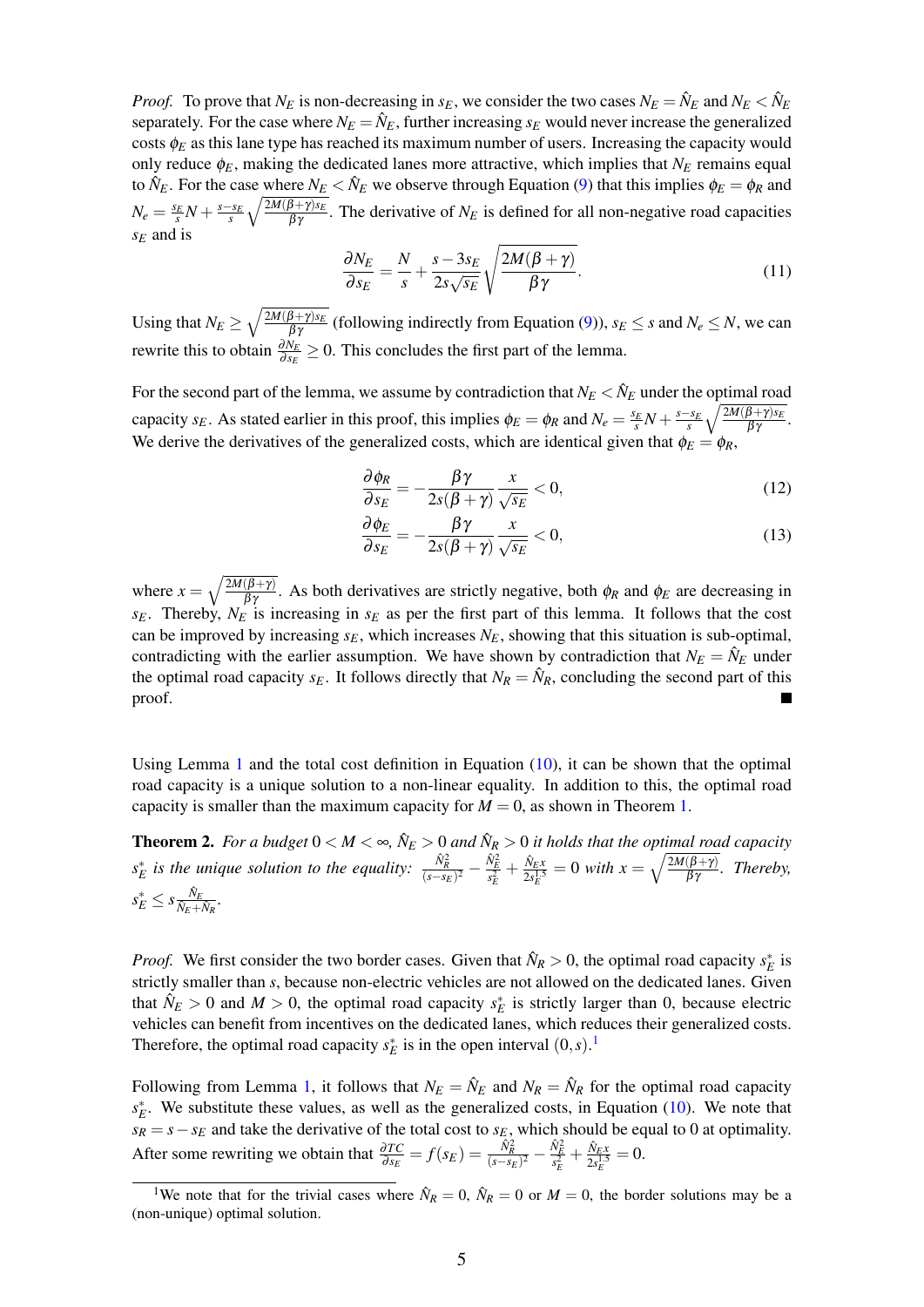We take the derivative of the left-hand side of this equation, which is defined for  $s_E$  strictly between 0 and *s*. By various substitutions, we obtain the following inequality. Here, first inequality of the state of the state of the state of the state of the state of the state of the state of the state of the state of follows from  $N_E \ge \sqrt{s_E}x$ , as per Equation [\(9\)](#page-3-5) and the strict inequality follows from  $N_E$  and  $N_R$ being strictly positive.

$$
\frac{\partial f(s_E)}{\partial s_E} = \frac{2N_R^2}{(s - s_E)^3} + \frac{2N_E^2}{s_E^3} - \frac{3N_E x}{4s_E^{2.5}}
$$
(14)

$$
\geq \frac{2N_R^2}{(s - s_E)^3} + \frac{2N_E^2}{s_E^3} - \frac{3N_E^2}{4s_E^3}
$$
(15)

$$
=\frac{2N_R^2}{(s-s_E)^3} + \frac{5N_E^2}{4s_E^3}
$$
(16)

$$
>0.\t(17)
$$

It follows that  $f(s_E)$  is strictly increasing. In addition to this,  $\lim_{s_E \to 0^+} f(s_E) = -\infty$  and  $\lim_{s_E \to s^-} f(s_E) =$  $\infty$ . Following from this, the solution to  $f(s_E) = 0$  is unique and exists on the interval  $(0, s)$ .

Finally, substituting  $\tilde{s}_E = s \frac{\hat{N}_E}{\hat{N}_E + \hat{N}_R}$  into  $f(s_E)$  shows that  $f(\tilde{s}_E) > 0$ . Given that  $\frac{\partial f(s_E)}{\partial s_E} > 0$  it holds that  $s_E^* \leq \tilde{s}_E$ , which concludes the proof.

## 3. RESULTS AND DISCUSSION

In this section we evaluate the combined use of incentives on electric vehicle charging and dedicated lanes for electric vehicles. We compare various scenarios to obtain policy implications and to evaluate the effectiveness of such a combined policy. We use the same parameter values as [Arnott et al.](#page-7-1) [\(1990\)](#page-7-1) and [Cenedese et al.](#page-8-8) [\(2021\)](#page-8-8), that were obtained based on the analysis of [Small](#page-8-13) [\(1982\)](#page-8-13). The unit cost parameters are  $\alpha = 6.4\frac{\mathcal{F}}{\hbar}$ ,  $\beta = 3.9\frac{\mathcal{F}}{\hbar}$  and  $\gamma = 15.21\frac{\mathcal{F}}{\hbar}$ , the number of commuters  $N = 9000$ , and the bottleneck capacity  $s = 60$  [veh./min]; thus the period considered lasts  $T = 150$  min. We assume that the PEVs must charge for  $\delta = 20$  min. As a benchmark we use a single-lane scenario where all PEVs can access the charging station. We model this using the penetration rate theorey described by [Sun et al.](#page-8-7) [\(2020\)](#page-8-7), where the penetration rate is  $p = \frac{\hat{N}_E}{\hat{N}_E + \hat{N}_R}$ . They describe that the budget *M* is effective up to a maximum  $M^{p^*}$  and all the budget  $M > M^{p^*}$  is wasted. The total cost associated to this benchmark with a budget *M* are displayed with a purple dashed line in every scenario.

The results are depicted in Figures [2](#page-6-0) - [5.](#page-7-5) The first panel displays the total cost aggregated over the complete population. The black line in all panels indicates the value of  $s_E^*$ , i.e. the minimizer of the total costs. The second panel displays the generalized costs for PEVs and regular vehicles and the third panel displays the number of vehicles on each road type. Clearly, these empirical results confirm the theoretical results discussed in the previous section. Without incentives, the total costs increase when  $s_E$  exceeds  $s \frac{\hat{N}_E}{\hat{N}_E + \hat{N}_R}$ , which is caused by a bigger increase in  $\phi_R$  compared to the decrease in  $\phi_E$ . We also observe the non-uniqueness of the optimal capacity for  $M = 0$ , compared to the unique optimal solution for  $M > 0$  which is lower than  $s \frac{\hat{N}_E}{\hat{N}_E + \hat{N}_R}$ . In addition to this, we observe that  $s_E^*$  decreases with the budget. This follows the intuition that the incentives can (partially) resolve the congestion for electric vehicles, such that more road capacity can be attributed to non-electric vehicles on which the incentives do not have a direct impact. This implies that when the lanes are segmented optimally, both electric vehicles and non-electric vehicles benefit from incentives on electricity charging.

In Figures [4](#page-6-1) and [5](#page-7-5) it is clear that increasing the road capacity dedicated to electric vehicle lanes beyond a certain threshold does not decrease the generalized costs for electric vehicles as congestion has been completely eliminated.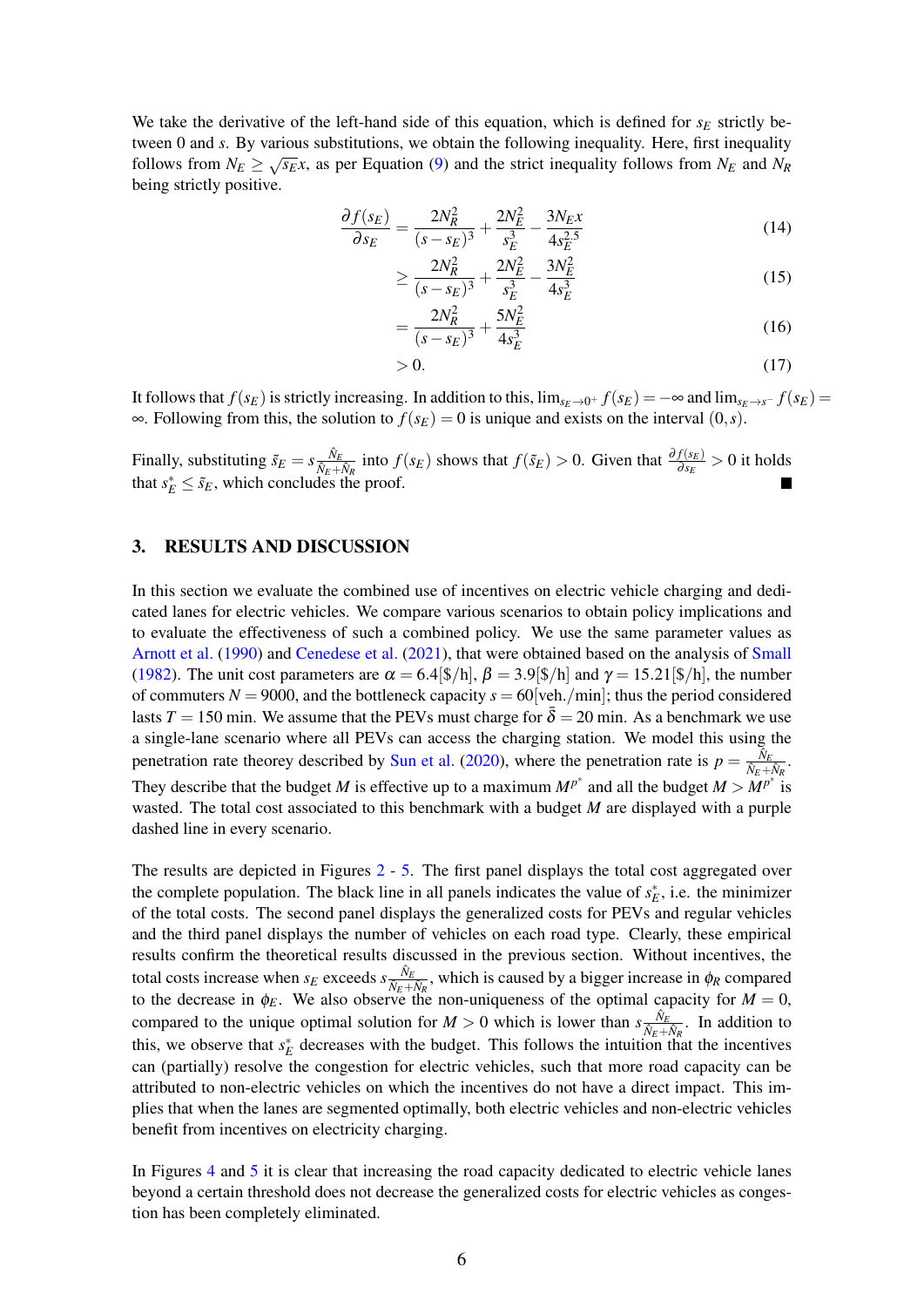Comparing the lane segmentation policy to the situation where no lane segmentation exists, we observe that the performance strongly depends on the relation between *M* and  $MP^*$ . In Figure [3,](#page-6-2) [4](#page-6-1) and [5,](#page-7-5) the value of  $M^{p^*}$  is approximately \$3,900. Clearly, for a budget below this value, lane segmentation reduces the flexibility decreases the effect of incentives and therefore performs worse than a single-lane policy. When *M* exceeds  $M^{p^*}$  the additional budget is lost without lane segmentation and therefore the relative performance of the lane-segmentation policy starts to improve and even exceeds the no-segmentation policy for a budget of \$15,000. For the scenario depicted in Figure [5,](#page-7-5) lane segmentation can reduce the total costs by more than \$4,700, compared to when no lane segmentation is applied.

Overall, we observe that PEV owners are better off than owners of non-electric vehicles, as at the optimal road capacity and in equilibrium their generalized costs are lower ( $\phi_E < \phi_R$ ). Clearly, this has an advantageous secondary effect which is that people are stimulated to switch to electric vehicles, which can reduce the number of fossil-fueled vehicle in the long term.

<span id="page-6-2"></span><span id="page-6-0"></span>

**Figure 4:**  $M = $5,000, \hat{N}_R = 6000, \hat{N}_E = 3000$ 

s e s e

## 4. CONCLUSIONS

<span id="page-6-1"></span>s e

In this work, we have shown some important properties of dedicated lanes for electric vehicles in the presence of incentives on electric vehicle charging. The optimal road capacity is decreasing in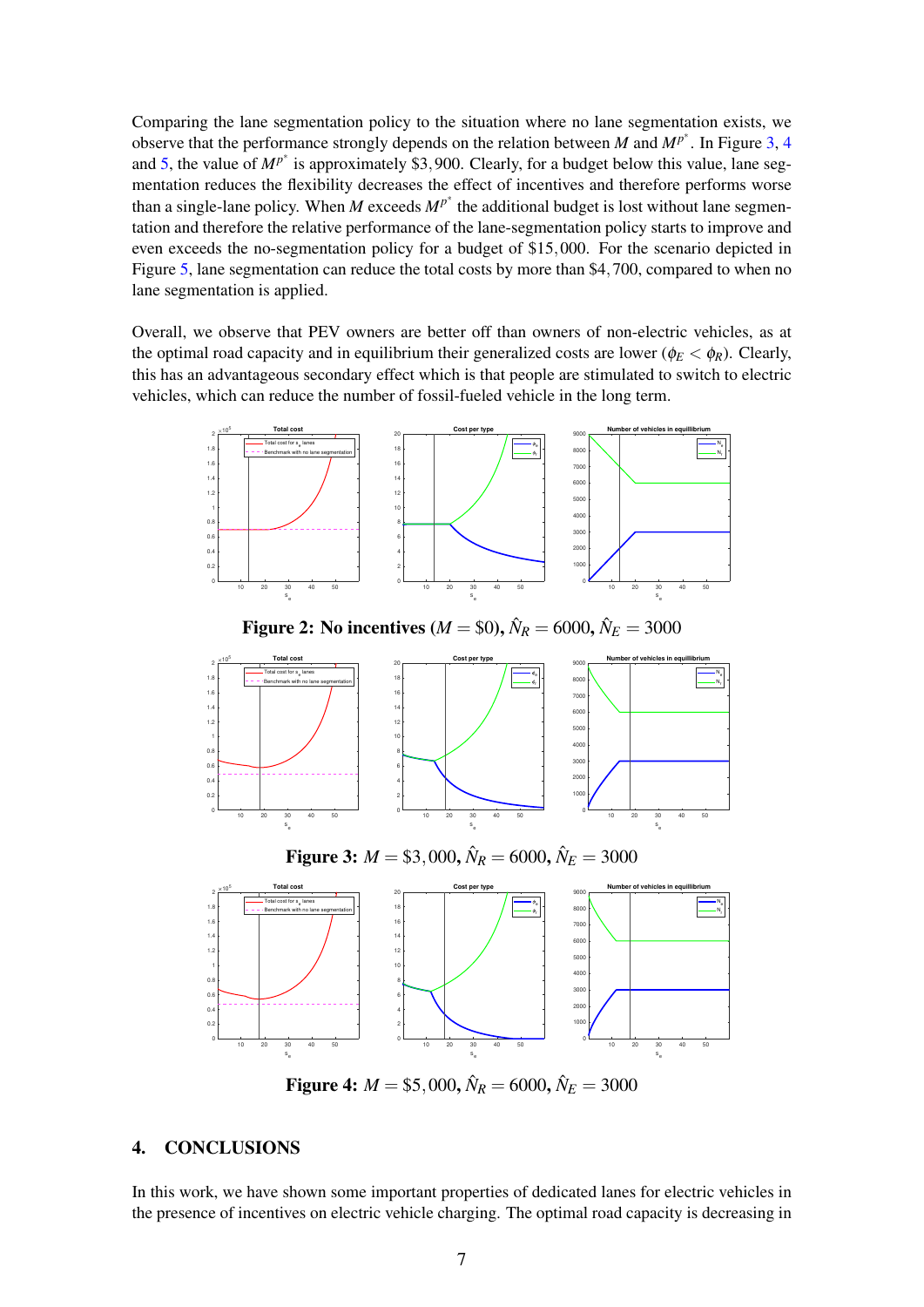<span id="page-7-5"></span>

**Figure 5:**  $M = $15,000, \hat{N}_R = 6000, \hat{N}_E = 3000$ 

the incentive budget but increasing in the number of PEV owners. Thereby, we have shown that for a positive incentive budget and under the optimal road capacity, all PEVs are driving on the dedicated electric vehicle lanes. Finally, we have shown that for reasonable non-trivial scenarios, there exists a unique optimal solution to the lane segmentation problem.

We conclude that lane-segmentation is superior to a policy without lane segmentation for large budgets. The reason for this is that without lane segmentation, additional budget becomes useless beyond a certain threshold. With lane segmentation, this threshold can be exceeded to further reduce the total cost experienced by all travelers. Thereby, incentives on electric vehicle charging combined with lane segmentation can stimulate the use of electric vehicles in the long run. The reason for this is that lane segmentation allows the generalized costs for PEVs to go below the generalized costs of regular vehicles in equilibrium, such that PEV owners are generally better off. When no lane segmentation is applied, their costs are equal in equilibrium and therefore the use of electric vehicles over non-electric vehicles is not stimulated.

## ACKNOWLEDGMENT

This work was supported by the SNSF under NCCR Automation.

## **REFERENCES**

- <span id="page-7-4"></span>Arnott, R., De Palma, A., & Lindsey, R. (1987). *Schedule delay and departure time decisions with heterogeneous commuters*. University of Alberta, Department of Economics.
- <span id="page-7-1"></span>Arnott, R., De Palma, A., & Lindsey, R. (1990). Economics of a bottleneck. *Journal of Urban Economics*, *27*(1), 111–130.
- <span id="page-7-2"></span>Arnott, R., De Palma, A., & Lindsey, R. (1993). A structural model of peak-period congestion: A traffic bottleneck with elastic demand. *The American Economic Review*, 161–179.
- <span id="page-7-0"></span>Bingham, C., Walsh, C., & Carroll, S. (2012). Impact of driving characteristics on electric vehicle energy consumption and range. *IET Intelligent Transport Systems*, *6*(1), 29–35.
- <span id="page-7-3"></span>Cassidy, M. J., Jang, K., & Daganzo, C. F. (2010). The smoothing effect of carpool lanes on freeway bottlenecks. *Transportation Research Part A: Policy and Practice*, *44*(2), 65–75.